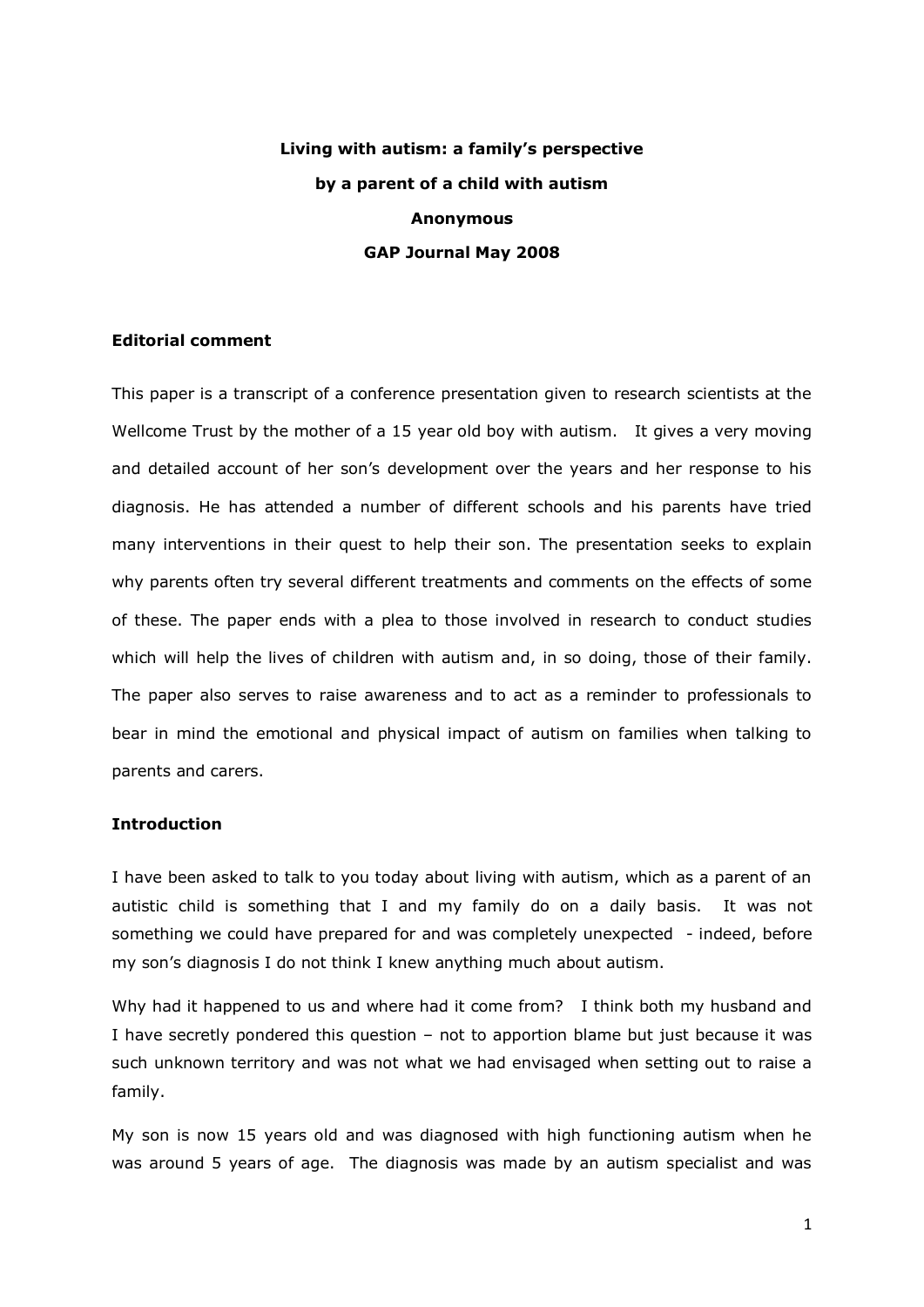one which I really fought against. I remember leaving the hospital in London, incandescent with rage – after all what did they know? They must be wrong? This couldn't be true – we simply didn't have it in the family.

I was convinced he had a speech and language disorder (pure and simple). In fact, from what I had read, I thought it had to be semantic pragmatic language disorder...(in fact anything but autism).

I think the specialist could tell I was upset by the finality of the diagnosis and I remember their parting shot as we left .... "well call it Asperger Syndrome if it makes you feel better". It did - and for a while that was how I referred to it..... and I started to read, any book I could, about Asperger Syndrome and (of course semantic pragmatic language disorder) which was the term I really liked.

Why did I prefer these two conditions? Well as far as I could work out the outcomes seemed better for either of them – better than I could hope for from autism. I felt there was hope in the Asperger diagnosis. The image conjured up by autism seemed bleaker. In my mind, Asperger syndrome spoke of the eccentric, the highly intelligent, loners, people who are just a bit 'odd'.

I imagine that different parents will have a variety of reactions to the diagnosis, when it comes. Whether my perceptions about autism were right or not is relatively unimportant. This was just how I felt at the time and my inability to accept it in the beginning was I think my way of coping and adjusting to something quite difficult.

I probably settled to the reality of the diagnosis when my son was around 9 years of age (ie four years after the diagnosis). Up until that time I kept on looking for other answers to his unusual development.

Of course, over the years I have got to know quite a few parents of autistic children, some of whom have children with very low functioning autism. Our experiences are as wide and varied as our individual children and yet we are bound by one essential search – to help them make sense of a difficult and changing world – something they are really ill-equipped to do.

## **Early development**

So what about his early development? He was born via an elective Caesarean section as I had developed gestational diabetes (which went largely undiagnosed throughout the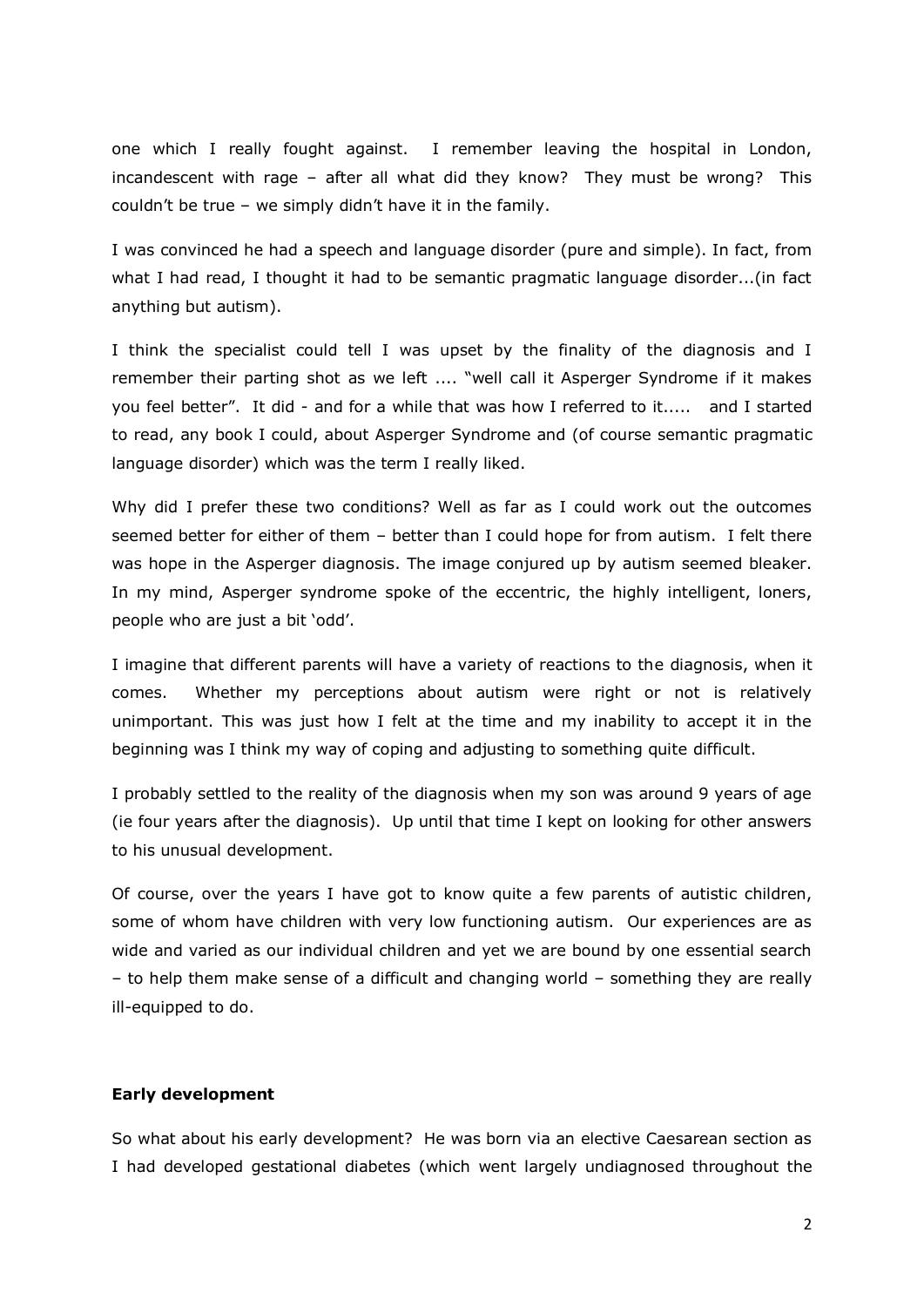pregnancy, but that is another story). All went well with the delivery and, once over, I imagined life would be plain sailing. However, from about the first or second week I began to think my son was a little unusual. He seemed so restless and just would not sleep. Even as a tiny baby, only weeks old, he seemed to need entertaining. He was alert. Any slight noise in the house would wake him up (the creak of a floor board, for example).

We lived on tenter hooks afraid he would wake up when we had just got him to sleep. It was exhausting. I was constantly tired.

This sleeping pattern (napping for 20 minutes at a time) continued for the first 6 months. At the time we were living in Northern Ireland (it was rainy and very damp) and during the first 4 months I remember him having continual ear infections and colds which were treated with antibiotics – something which I later wondered about as a possible contributor to this mysterious condition.

He walked early (by 11 months) and once on his feet he became a bigger nightmare. He was extremely active, climbing out of play pens, and working out how to escape from any 'prison' we may try to construct to keep him safe. My mother-in-law stated many a time that he was just like his father (who had been a very hyperactive child and is still a bit of a hyperactive adult today). It was probably around this time that the bouncing began.... We would be woken most mornings by the sound of him bouncing in his cot, whilst holding on to the bars. So much energy. This continued for some time and is still a feature today. The noise of my son bouncing and stamping around the bathroom and his bedroom accompanied by so many different sounds and noises (echolalia and grunts) can be heard all over the house.

During his early years I was sure I was dealing with a hyperactive, gifted and talented child who would play rugby for England. The hyperactivity continued along with a slight, headstrong streak of obstinacy .

He began to become a little less cooperative. The house however, began to resemble a prison, as locks were fitted on fridges, cupboards, external gates, doors … in fact all over the place.

It was around the age of two years, that I noticed he was not talking. Other children of his age were putting words together. He had a few words. He would ask for 'juice' and could say 'mama' and 'dada' but didn't choose to use them often. The health visitor suggested we took him to a speech and language therapist (after checking out his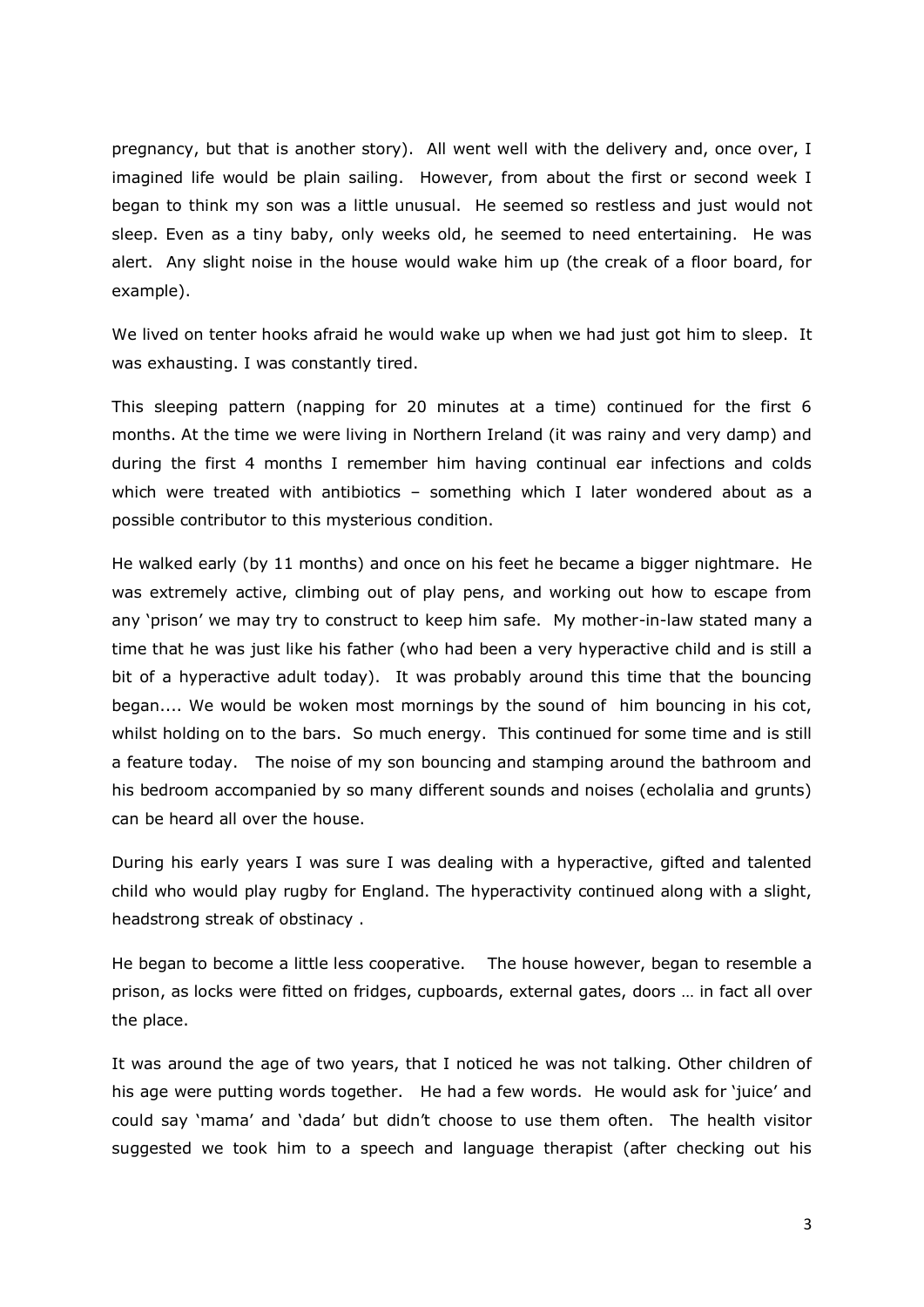hearing which proved normal). The conclusion was that he probably had a little speech and language delay.

By two and a half he still wasn't talking and the words 'speech and language disorder' with 'mild autistic features' were uttered for the first time. I am by nature a worrier and also someone who has to fix things the moment they go wrong. These characteristics do not make for an easy ride when dealing with autism.

I did not like the term 'mild autistic features' and promptly took him to see a private specialist to get the diagnosis I think I wanted at this time which was ADHD (Attention Deficit Hyperactivity Disorder). My son obliged by refusing to sit still and moving around the consultant's rooms as though possessed.

I got the diagnosis I wanted and breathed a sigh of relief. After all, doctors can do things for ADHD – there is medication (not like autism) - so ADHD had got to be betterhadn't it?.

By this time we had left Northern Ireland and were living in Gloucestershire where my son was referred to a nursery specialising in children with language disorders. As a result, during his early years, he did receive some quite significant speech and language therapy input. His language improved very slightly but not as much as I would have liked and as he approached 5 years of age we were on the move again. We left Gloucestershire for Germany.

Five years of age brought the dreaded issue of school. I knew it would be difficult and naturally it was. He would not sit still. He could not really talk or understand anyone which was why he probably didn't sit still. Everything there was a complete irrelevance to him.

The teacher struggled and he began school life only doing 5 mornings a week (even though he was placed in a special language unit attached to the school). I remember there was another child in the unit with autism but he seemed to be managing better than my son as he was generally more compliant.

My son learned to read. He was not a bad reader as he has very good visual skills. Although he was reading the words, his comprehension was poor. He did not volunteer any conversation. Any dialogue was one-sided with him providing one word answers to questions. He did not (indeed still does not) write anything imaginative or descriptive. He hated school.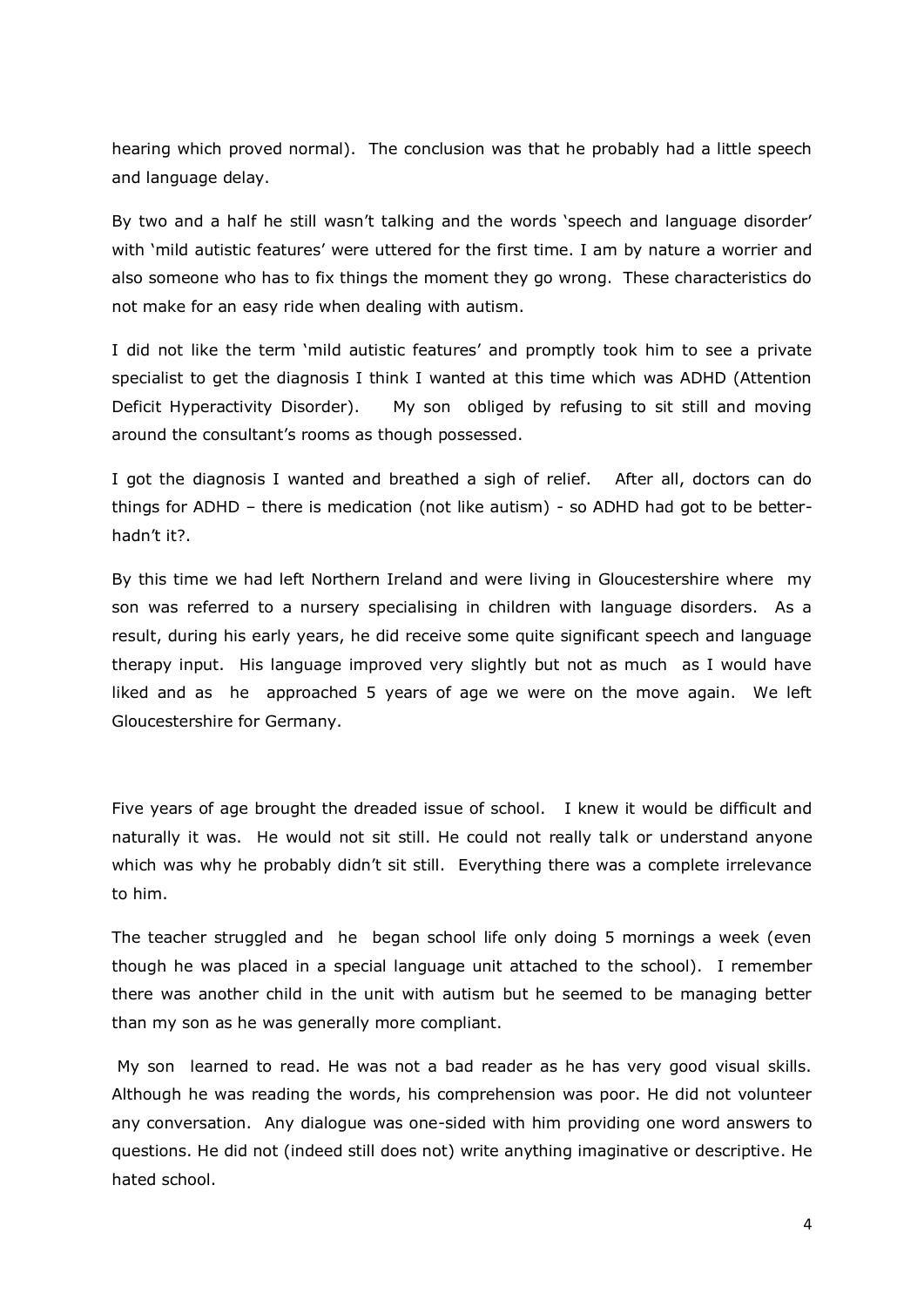We returned to England when he was six and managed to get a statement of special educational needs. Armed with this statement, which I had checked and re-checked before agreeing to, he was again placed in a language unit attached to a school. This proved to be a terrible mistake. The teacher had absolutely no idea how to handle children with autism and was an utter disaster. She would drag him onto the playground at the end of the day announcing (to me and all the other assembled parents) that he had had yet another bad day and the catalogue of disasters would be reeled off. They all centred around his odd and challenging behaviour.

He stayed there for a year and with hindsight we should have moved him earlier, but you feel very vulnerable as a parent and I was still at the stage of wanting to keep him in mainstream. In my mind, the longer he was in a language unit, the longer the problem was one of language and not of autism.

Running as fast as we could from this school, we got an exasperated LEA (Local Education Authority) to place him in an independent school run by a speech and language charity. We were all much happier here and things began to settle down a bit. All the children had significant language problems. There were even a number with autism and the teachers were trained in language difficulties. I think he did improve at this school and he stayed there until he had to leave at the age of 11. His self-esteem definitely improved.

By this time I was beginning to come to terms with the autism, and having toyed again with ADHD when he was about 9, I think I finally gave up the fight and began to use the term autistic and my son in the same sentence. His sleeping pattern which had been so poor as a baby continued to be erratic during his infant and junior school years. He was difficult to get to sleep (often staying awake until midnight). However, once asleep he did usually stay so (which was a blessing).

At the age of 11, he transferred to a local authority school which specialised in autism and this is where he is now. The school is fantastic - full of very good teachers and my son is relatively happy there.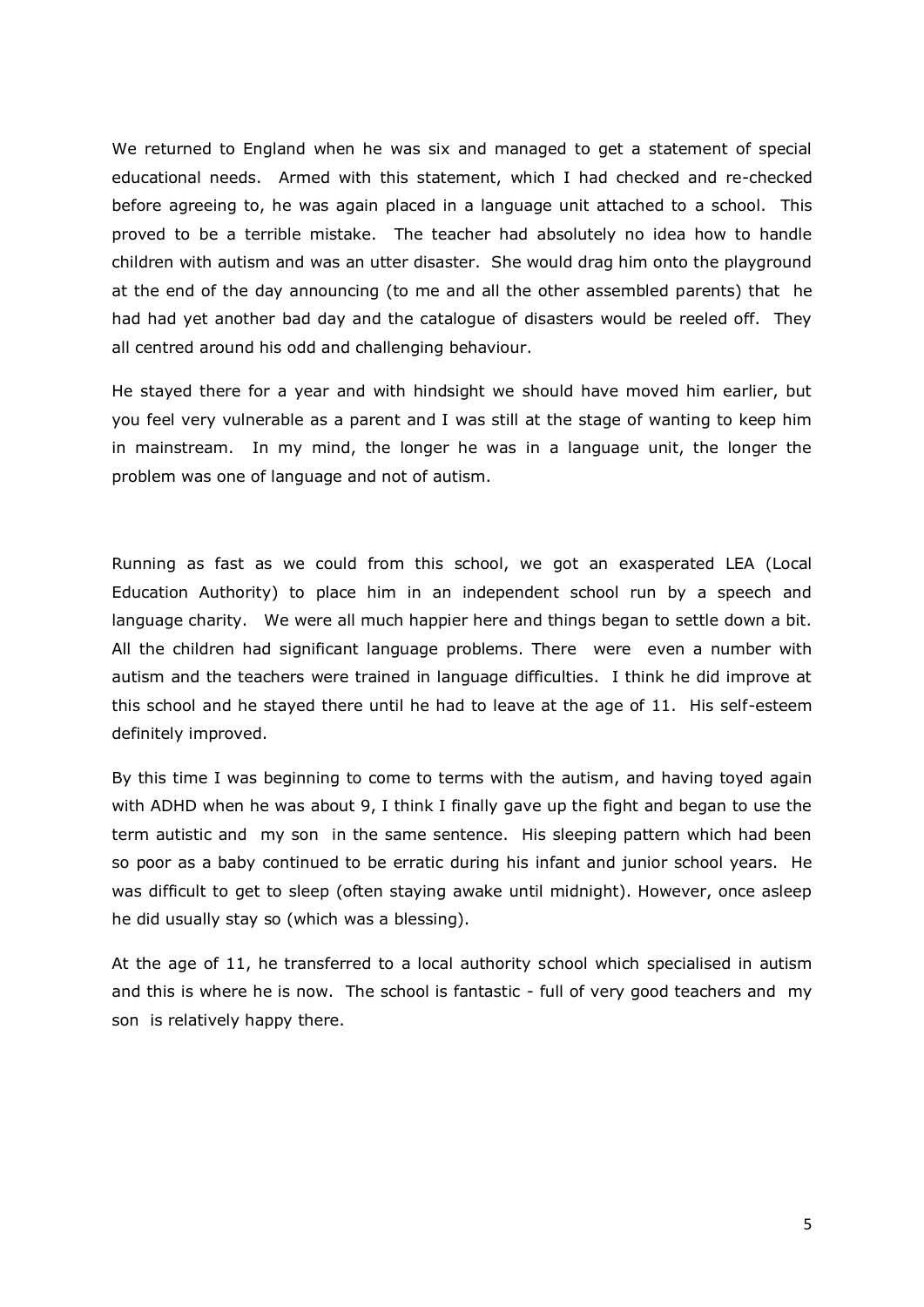## **Issues which affect our family life the most**

So what are the issues and behaviours which affect us the most? We feel generally quite lucky as over the last couple of years, he has made some improvements. I think with maturity a number of things are beginning to fall into place for him.

However, that having been said, one of his biggest problems is his **behaviour in a social context**. At home and in the family we can accommodate all his eccentricities. Out in the real world, things are a lot more difficult and I worry most about this. I worry mainly that some of his actions will be misinterpreted and this could leave him very vulnerable.

His **eye-contact** is not great. He will look at you if you tell him to, but he doesn't do it naturally. He invades people's personal space. He gets up too close (whether he knows you or not). He talks to himself a lot. You can hear him all over the house repeating anything which has been said to him or he has heard on the TV or in a video game. His **speech** is odd and a little eccentric. He speaks in a very authoritarian way almost as if he is giving commands.

At home he is **constantly moving**. He doesn't often sit and relax in front of the TV. He tends to pace from the kitchen into the hall and into the drawing room and back again, talking to himself. It is exhausting for us and it must be exhausting for him. He also does this in school and I know it is an issue for them too. He jumps and bounces on the spot when excited.

**Fear** is often an underlying cause of many of his behaviours. He seems to live in a state of constant anxiety that someone will do something which will either annoy him or hurt his ears. He finds high-pitched sounds a constant source of worry. He is afraid of growing up; and has a short fuse and will lash out when angry or irritated – (particularly at his sister).

His unpredictable nature and his obsessive behaviour mean that we have to negotiate and prepare for social trips and outings.

For us it is the **obsessive behaviour** which is proving to be the biggest barrier to his progress and personal development. Although as a very small child I do not really recall him lining his toys up in straight lines or particularly looking for order, this feature has developed over time. It started when he was about 7 and he would become obsessed with a particular topic or subject. I remember obsessions about trees, big cats, space, the Power Puff Girls, mushrooms, the Incredibles, and children's car booster seats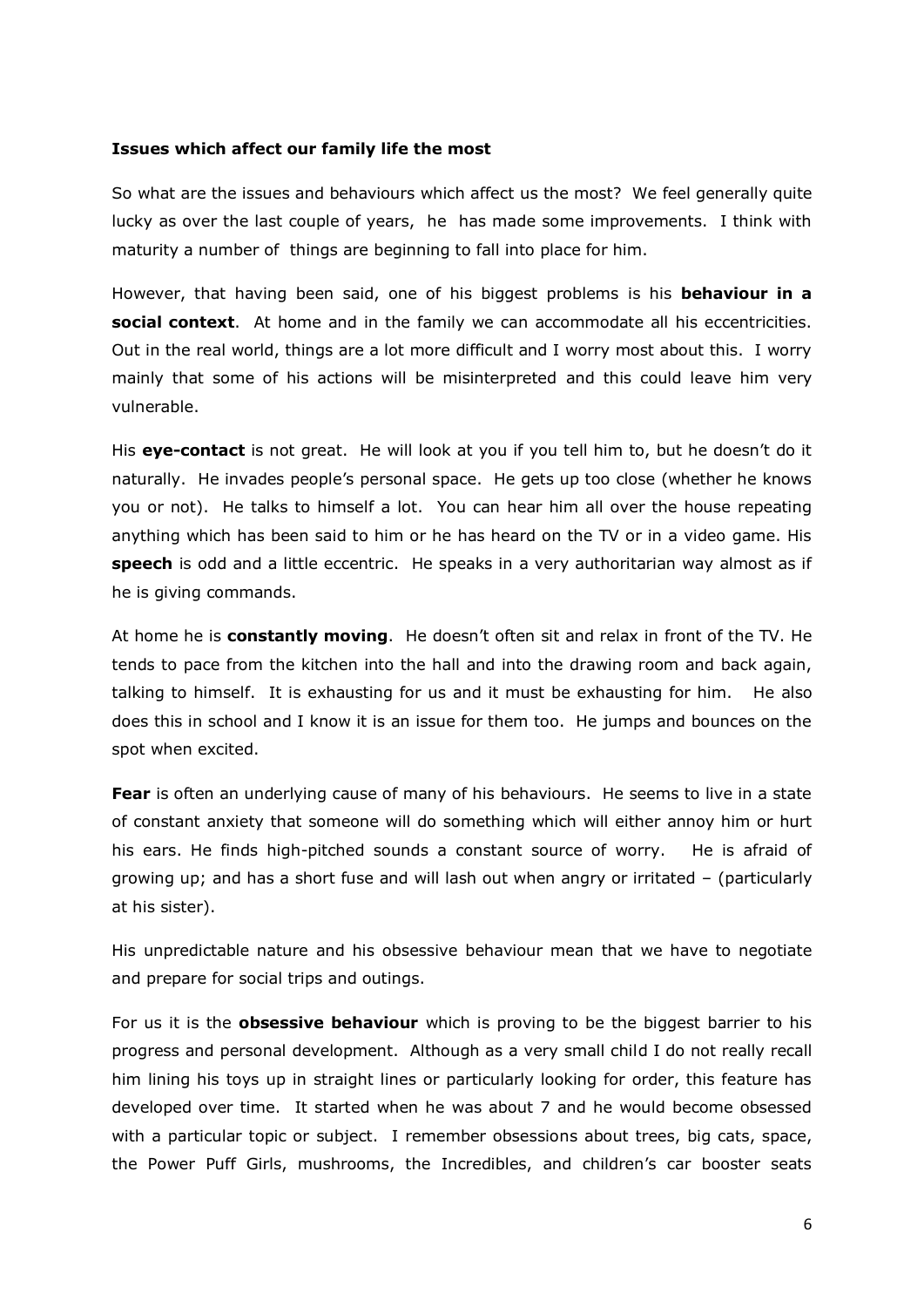amongst others. He now obsesses over the Robin Hood TV series, Dr Who of course and Playstation and video games.

The practical difficulty in taking him out and about with these obsessions is huge. When babies and toddlers cry in supermarkets or cafes, he can be heard to shout 'shut up' at the offending baby or child. When he looks relatively normal and speaks quite coherently this is often misunderstood for extreme rudeness or worse.

As a result, my husband and I (and anyone else who is taking him out) has to be on the look out for babies and we will avoid shops or finish our drinks quickly in case any infant should cry.

When unavoidably caught out (such as standing at a till waiting to pay for an item when the infant cries), I have to keep reminding him not to shout and will keep talking to him to keep him calm.

Car booster seats are currently proving to be a big issue. My son wants to be the same as his younger cousins. This could be to do with a general fear of growing of up. Some of these cousins still use car booster seats. Obviously at 15 he does not need one, and we have had one almighty battle to keep him out of one. If any child aged 7 upwards comes to our house, he will often run to get a tape measure to check their height. He knows by law that you have to be in a booster seat until you are 4 foot 5 inches tall.

Many a new child to our house has been surprised by the tape measure trick and woe betide them if they are in a booster seat when they are over this height.

These are funny and amusing stories but they do cause us severe stress. Pretend shooting at parents in the street as they load their infants into a car seat is often very difficult to explain.

His knowledge of language has improved but I feel like a walking dictionary.

His obsessive questioning (what does such or such a word mean?) even though he has asked this question a hundred times before and he has heard the answer just as many times, drives me to distraction. Most children when learning to speak may do this for a few months or so (around toddlerhood) - my son has been doing it for years and years. The same questions asked again and again and if you decide not to answer he will just ask them again.

His obsession with words has led him to read a dictionary from cover to cover, making note of every swear word he comes across. The problem now is that he has a very wide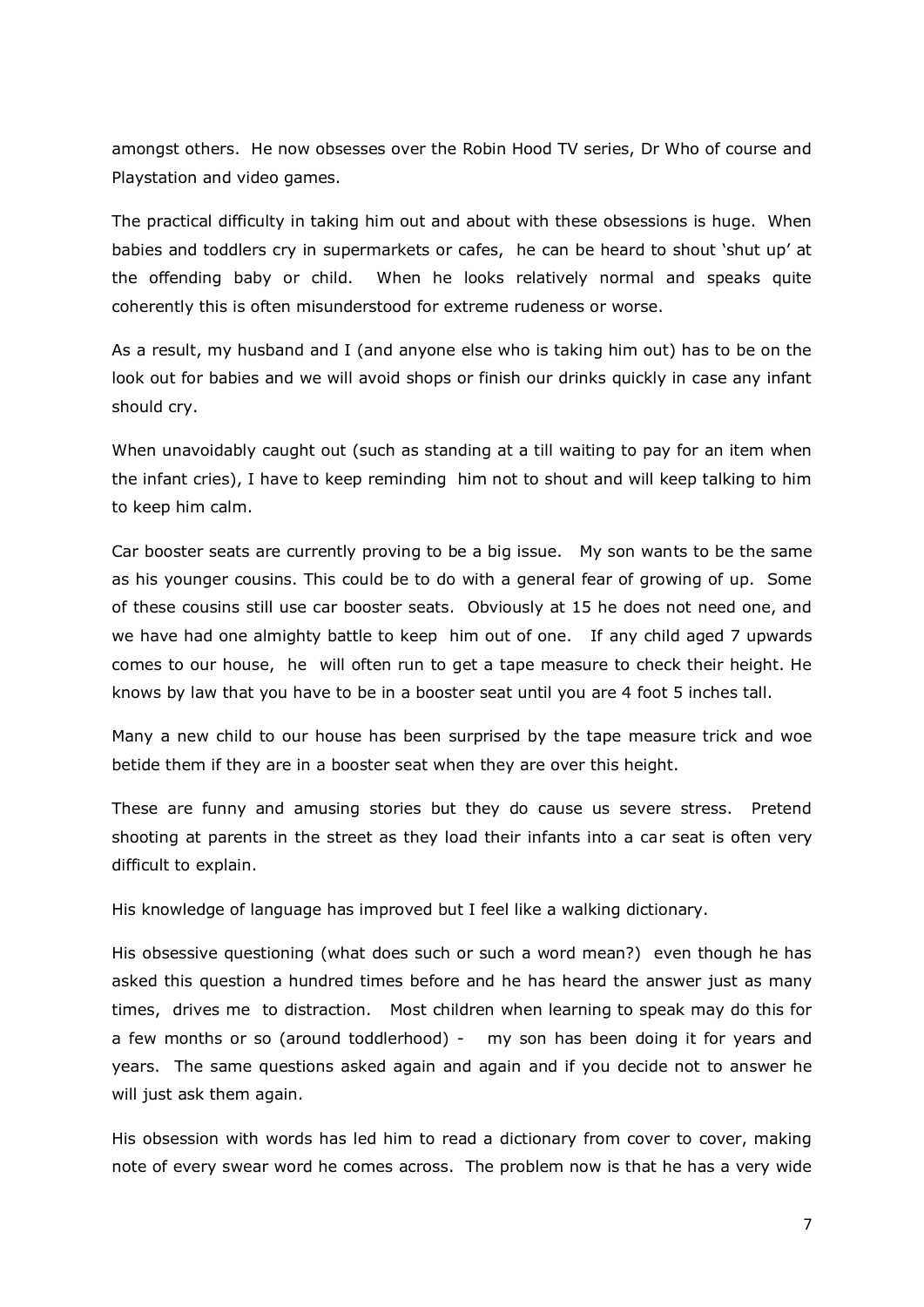vocabulary with come choice words but lacks the ability, and instinct, to understand the impact that these words have on certain people – teachers, the elderly, very young children, grannies!! Sometimes I think he says these words just to see what an individual's reaction will be.

Generally speaking as a family, when we go out in public or do anything really, everything comes back to my son. It always has done. Are the people we are seeing aware of him and his problems? Is the place we are going to able to accommodate his eccentricities? (such as no crying babies, no booster seats, no-one who may be offended easily by swear words and so on).

When situations fail these 'suitability tests', grandparents may be called in to child mind. Internet supermarket delivery services have certainly made my life easier (if a little more expensive).

But it is not all gloom and despair. He does have an odd and quirky sense of humour and does laugh – albeit at his own jokes rather than anyone else's. When you ask him to explain some of his emotions he can do so using his highly individual language. I once asked him something about numbers, to find that for him, letters and numbers are all colours. ("*That's what they look like in my brain").* Each number he views in terms of a colour (number 1 is white whilst 20 is red). He is quite fascinating at times and because he can express himself, I hope he may be able to tell us quite a lot about being autistic.

## **Vulnerability**

I have just given you a brief outline of my son's life to date and the impact that he and his behaviours have had on our family. Vulnerability plays a big part in the lives of people with autism and yet they are not the only ones who are vulnerable. Parents of autistic individuals can also be extremely vulnerable.

Over the years I have attended a number of autism related conferences and workshops.

I have at times been dismayed to hear speakers talking with incredulity about the amount of money some parents spend on weird and alternative therapies (the implication being that they are gullible). I like to think that I am not an unintelligent person and yet I like many others have spent funds and invested time and emotion in taking my son off for many alternative therapies.

Some examples of those I have attempted include – (and I may have forgotten some):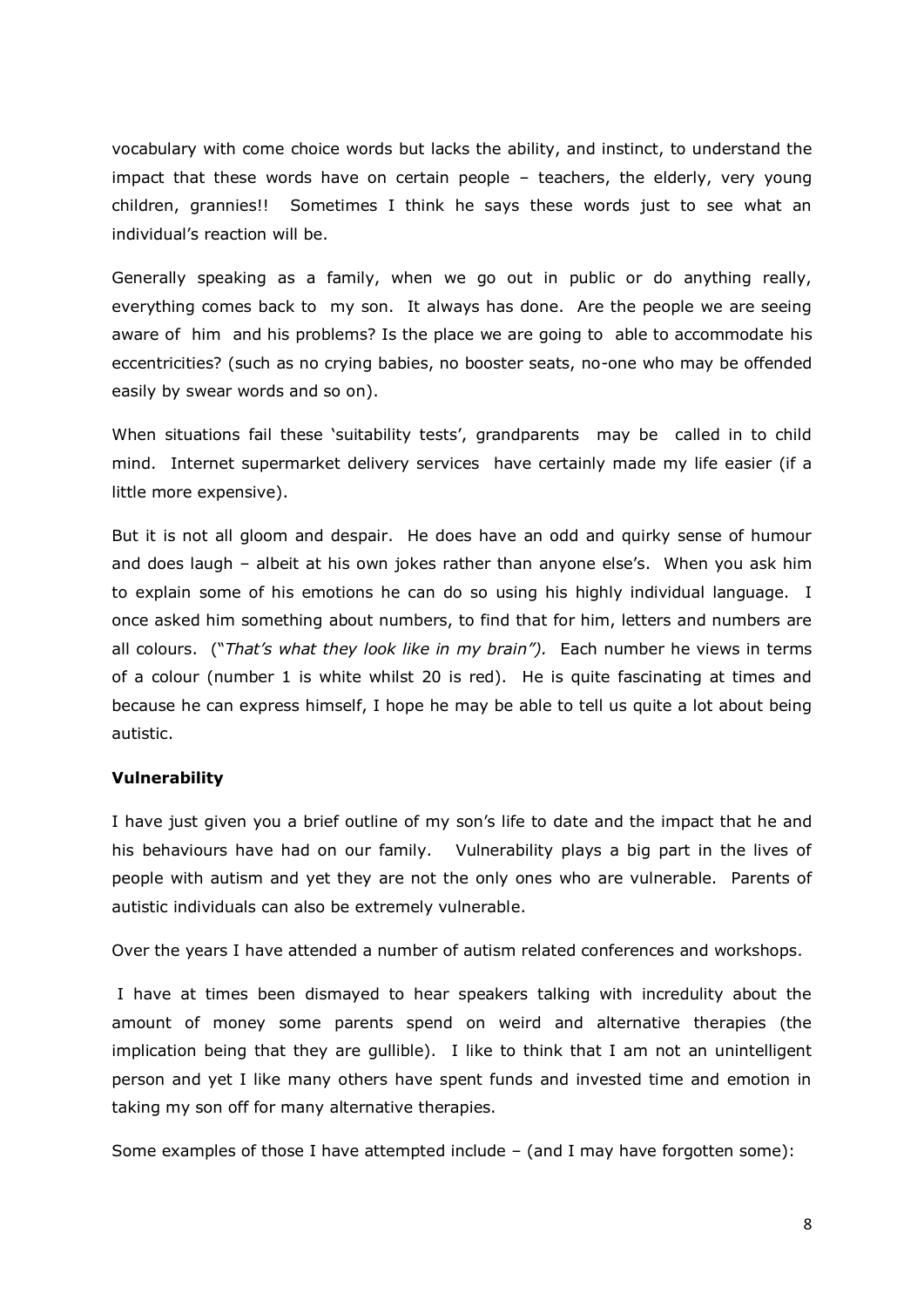- Removal of additives and preservatives from his diet.
- Removal of monosodium glutamate from his diet
- Hair analysis to see if he had low levels of zinc or high levels of anything else
- Vitamin B6, B12, magnesium and zinc supplements
- Fish oils I have given him Omega 3 and 6 supplements
- Evening Primrose Oil
- Nystatin to treat Candida; this came from a visit to a doctor who was treating other autistic children by this method (with some success).The link to my undiagnosed diabetes and the fact that he would eat handfuls of sugar as an infant (and still adores anything sweet) made me think this could be an issue for him. I have replaced sugar with sweetener.
- The theory of a leaky gut was one I thought seemed reasonable and given the issue with the numerous antibiotics which he had when only months old was one I thought might fit with my son. As a result I have sent samples off to labs to see if he could have intolerances to gluten and casein. As a result of this analysis, we started a gluten and casein free diet but this proved just too difficult to administer and seemed to have little effect so I gave up on it.
- We have tried cranial osteopathy. We went on numerous visits to a children's osteopathic centre where he would have his skull manipulated. This cost at least £25 a session, not including the rail fare.
- We have tried a variety of other unusual therapies often costly involving manipulation of various parts of the body together with vitamin and mineral supplements.
- We have visited a learning assessment centre this cost hundreds of pounds a time . This was to assess whether my son had ADHD alongside his autism. He was treated with Ritalin which made him worse. He lost weight and seemed to become spaced out. We discontinued this.
- Then he was given low doses of Prozac to help with his obsessive behaviour. The dosage he was on did not seem to make any difference and I ditched this as I had all of the others. However, I have seen reports in a recent broadsheet paper quoting an American doctor saying that all autistic children should be treated with Prozac. Perhaps I will look at this again?

That's how easy it is - you read something and you are off chasing another wild goose ... Or is it?

I think that parents, who in their desperation try any of these, should not be sneered at. It is precisely because scientists do not know exactly what causes autism and have no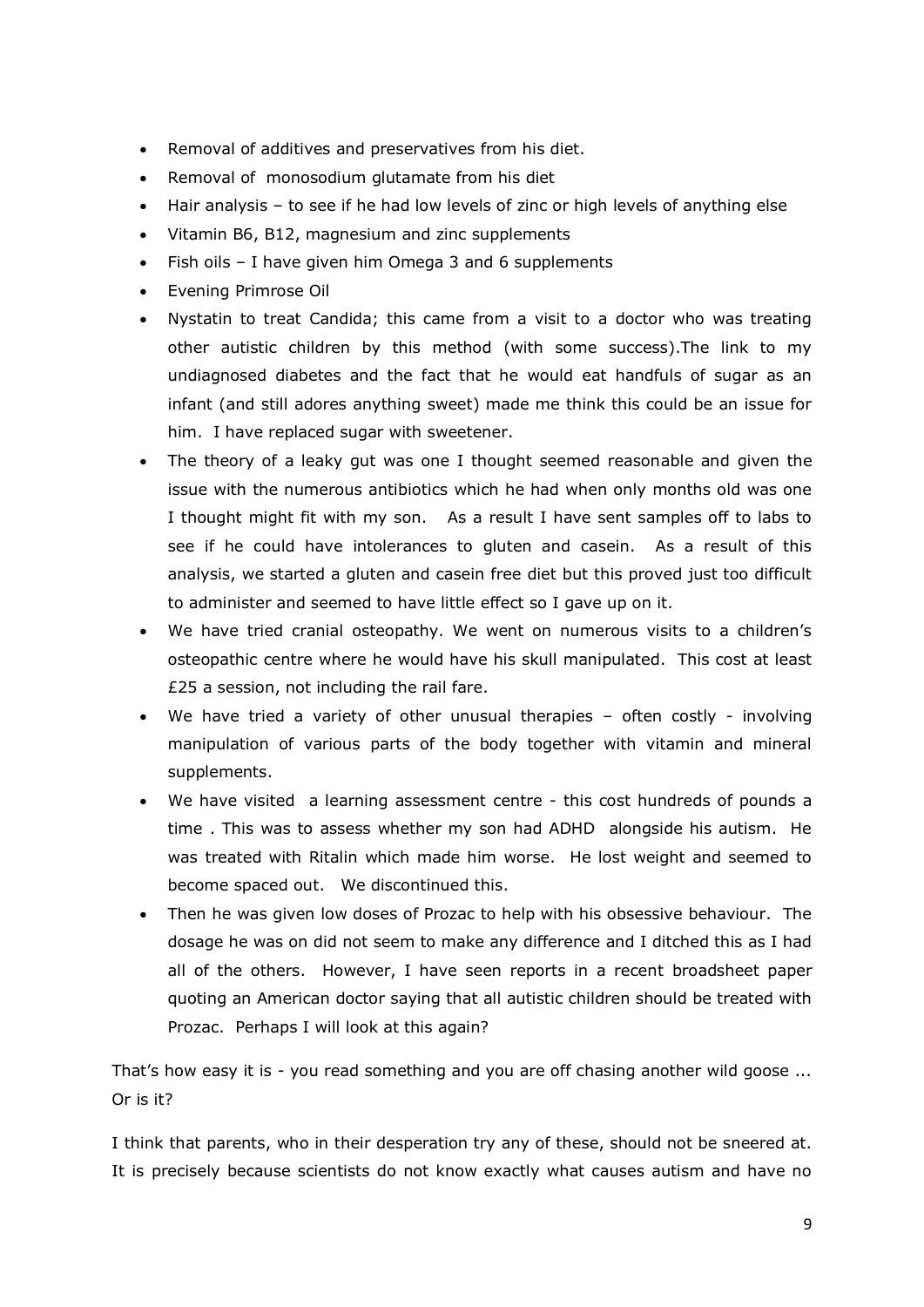cures or treatments that we parents do what we do. My overriding thought with all these treatments has been "what if this could have helped and I did not give it a go?"

### **Concluding comments**

#### **What science can do? How you can help?**

So where does **all this lead us?** Well it has led me to become a fundraiser for an autism charity in the belief that I am doing something to raise the profile of autism whilst raising funds to enable scientists to learn more about it. But what can be done and how can you help? – because however interesting your test tubes, genes, proteins, neurons etc may be, there has to be a reason for doing what you are doing, which from a parent's perspective should not just be the advancement of scientific knowledge for its own sake. Surely that reason must be to translate science into some form of practical help (whether therapies, treatment or better educational support). Families need practical support to make life easier for both the individual with autism and themselves.

What would make my son's life easier? If you had asked me this question at various points over the last 15 years I may have given different answers.

However, the answer which I categorically give today is help with his obsessive disorder. I really feel this is stopping him learning and interacting more appropriately. He is consumed with thoughts about his games, crying babies and booster seats to the point that he finds it hard to concentrate and focus on anything else. He has other odd habits (such as touching various things a set number of times) and a few rituals. A more stable behavioural profile would I believe help him enormously. He is obviously intelligent – he just seems to be wired up in a very unusual way. I, for one, would love to see more research into unlocking this obsessive behaviour and freeing his mind to concentrate on more important things, - helping him see the bigger picture.

In common with all autistic people, he also has serious problems with empathy. So many times he fails to put himself in someone else's shoes. He does not do this naturally or instinctively and this inability will I think have a profound effect on his life chances. In a world where we operate in social groups, where being part of the 'in crowd' seems important, being a constant outsider must make for a lonely life.

Perhaps less able individuals with autism will not feel the lack of it but for those with high functioning autism it will be an issue which could lead to mental health problems.